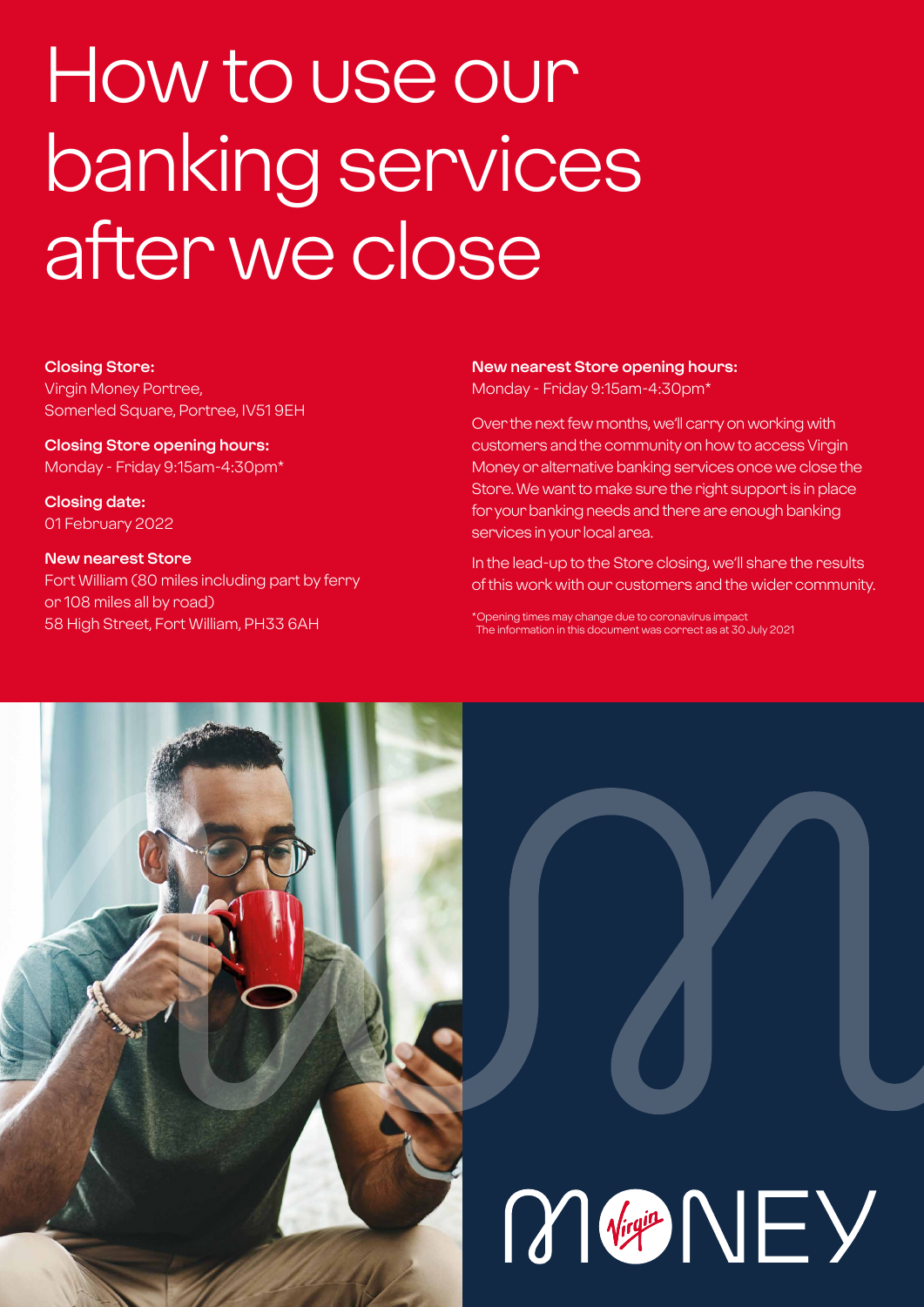## Understanding the impact of closing this Store

### **Background**

More and more customers are taking advantage of our digital services and only visiting Stores when they want to discuss a significant life event. Between April 2019 and July 2021 we've seen digital registrations increase from 48.7% to 57.6% across our personal customers, and daily internet banking and mobile app logins are up 66%.

It's important to balance investment in digital services with making sure our Store network continues to meet the needs of our customers. This means that we've made the difficult decision to close a number of Stores, including Portree.

This decision has been reached after considerable thought and analysis which includes input from local management.

Our Stores will continue to be a really important part of what we do and we've recently refreshed and revitalised them now that we're one Virgin Money brand.

We've signed up to the UK Finance Access to Banking Standard and follow this for all Store closures: **[www.lendingstandardsboard.org.uk/wp-content/](http://www.lendingstandardsboard.org.uk/wp-content/uploads/2017/07/Access_to_Banking_Standard.pdf) [uploads/2017/07/Access\\_to\\_Banking\\_Standard.pdf](http://www.lendingstandardsboard.org.uk/wp-content/uploads/2017/07/Access_to_Banking_Standard.pdf)**. On 21 September 2020, the Financial Conduct Authority (FCA) introduced new standards which we'll also follow. More info can be found at **[www.fca.org.uk/publication/finalised](http://www.fca.org.uk/publication/finalised-guidance/fg20-03.pdf)[guidance/fg20-03.pdf](http://www.fca.org.uk/publication/finalised-guidance/fg20-03.pdf)**

## Considerations

In trying to decide whether to close a Store, we look at a lot of different things.

As well as how often a Store is used, we look at how local customers – including potentially vulnerable groups and business customers – will be able to carry on using banking services after the Store closes.

- > Number of customers using the Store
- > Number of other Stores we have in the area
- > Distance to nearest Store
- > Change in number of transactions in Store
- > Change in customer use of Store
- > Current lease on Store
- > ATM availability
- > Access to other banks in the area
- > Banking services at the local Post Office\*\*
- > Public transport to other Stores
- > Other ways to bank (e.g. mobile, internet and phone)
- \*\*Business customers will be charged their agreed tariff for transactions, except Change Giving where the costs are recharged monthly in arrears.

Our decision to close Portree Store was influenced by the following:

- > We continue to see an increase in mobile use and customers signing up for digital services.
- > Should a customer wish to use a Store for general advice or to discuss a product, Fort William Store is the nearest mainland Store at 80 miles away by ferry and road, or you can take the full journey by road at 108 miles. There are other mainland and island Store options, 3 within 111 miles (by ferry and road).
- > There are other ATMs in the area that are free to use.
- > Our mobile, internet and telephone banking facilities allow customers to do most day-to-day tasks, like balance checks, viewing transactions, transferring money between accounts, paying bills and cancelling / amending regular payments. Customers can even pay in a cheque on the go.
- > Customers are also able to use our mobile app to make external payments in a number of different ways and we're continuing to make our digital banking services bigger and better.
- > The local full service Post Office is located nearby on 4 Wentworth Street and provides personal and business customers with an alternative way to do their day-to-day banking transactions, such as cash withdrawals and paying in cash and cheques.
- > Customers can get all the information about our products and services, or raise any concerns by calling us on **0800 121 7365**. Our opening times are 7am to 9pm Monday to Saturday and 10am to 5pm on Sundays.
- > All our Stores offer an identical service, with good accessibility.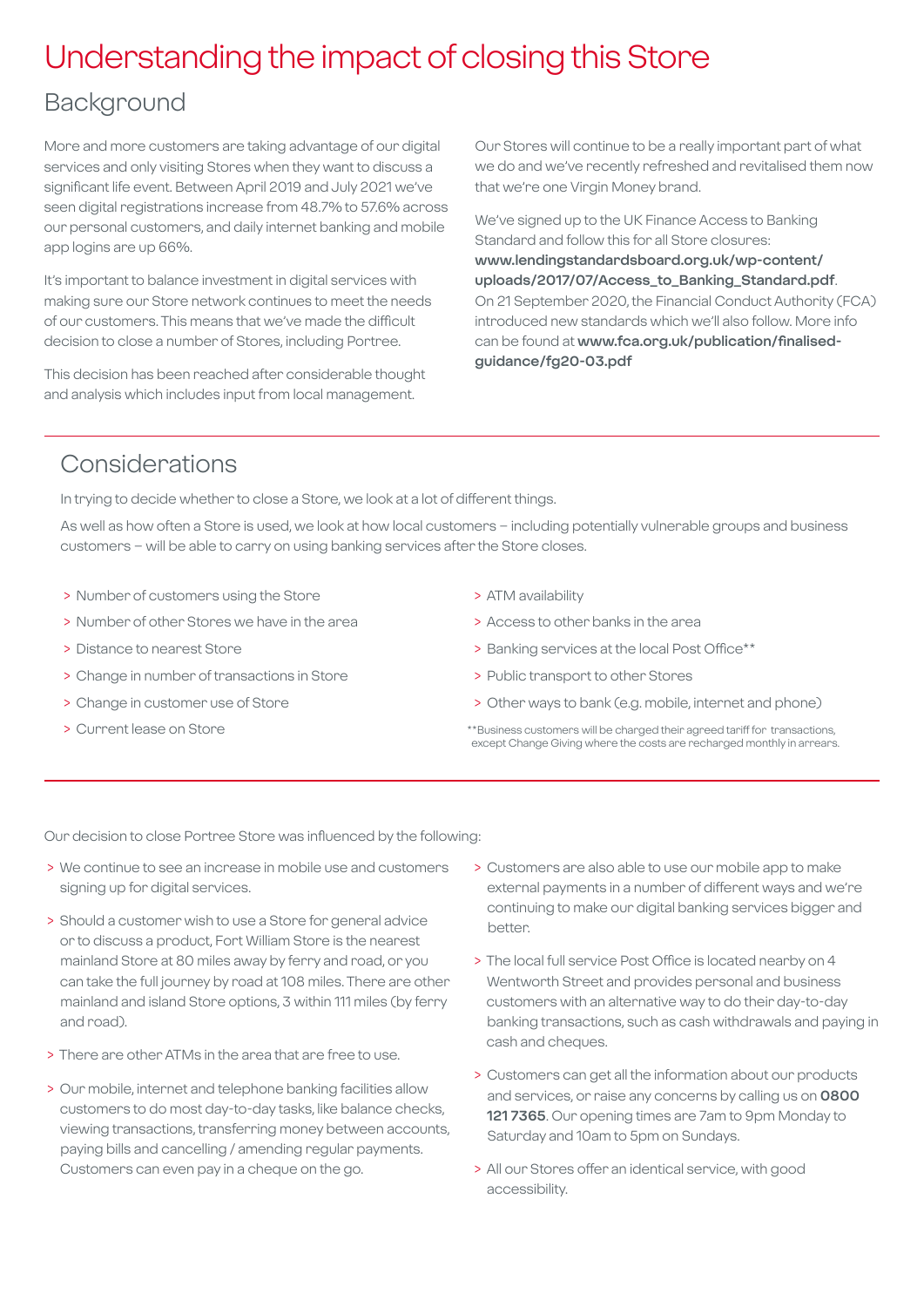## Understanding the impact of closing this Store

## What influenced our decision?

We've looked at how all customers, particularly those potentially vulnerable groups and businesses, can continue to access banking services after the Store closes. Below is some important info about how our customers are using the Store:

38%

#### **Transactions down year on year**

- > **1,000** customers transacting in Store compared to a Bank average of 6,000
- > **68%** of customers visited the Store 3 times or less in the last 12 months (with more than half of these also using alternative channels with 51% digitally active)
- > Of our customers aged 70 and above, 61% visited the Store on 3 days or less during the last 12 months.
- > Potentially vulnerable customers (within one or more of the following; over 70 years old, receive benefits, have a basic Personal Current Account, are Store users only or are in arrears) 67% of those customers visited the Store on 3 days or less during the last 12 months.
- > Micro Enterprises & Charities Customer Insight 55% of micro enterprises visited the Store on 3 days or less during the last 12 months, with 39% of transactions involving cash. 58% of charities visited the Store on 3 days or less during the last 12 months, with 39% involving cash.

Our Store colleagues will actively engage with customers, including those potentially vulnerable, to discuss their options and support how they'd like to bank, along with engaging with local groups in the community.

Details of the activities, additional support requirements, feedback received and remedial action needed will be included in the Store Review document, which will be available on our website and in Stores this December.

## Local information

Portree is the largest town and capital of the Isle of Skye, which is in the Inner Hebrides of Scotland.

The Store is situated on the edge of the town centre, with other banks nearby including Royal Bank of Scotland and Bank of Scotland.

Fort William Store is the nearest mainland Store at 80 miles by ferry and road, or you can complete the full journey by road which is 108 miles.

#### **Transport Links**

All transport links off the island are via the A87 road to the mainland or by ferry. The full journey by road to Fort William takes just over 2.5 hours.

There are 7 return ferry journeys per day to the mainland, with a one way journey time of 45 minutes, plus the road element.

#### **Mobile Phone Signal availability**

Portree is well serviced by all national mobile phone networks with 4G services available from all national operators, though at times Three users may experience some problems with their voice and data coverage. (source Ofcom)

#### **ISP & available speeds**

Portree is well serviced by all national providers with standard and superfast broadband availability. (source Ofcom)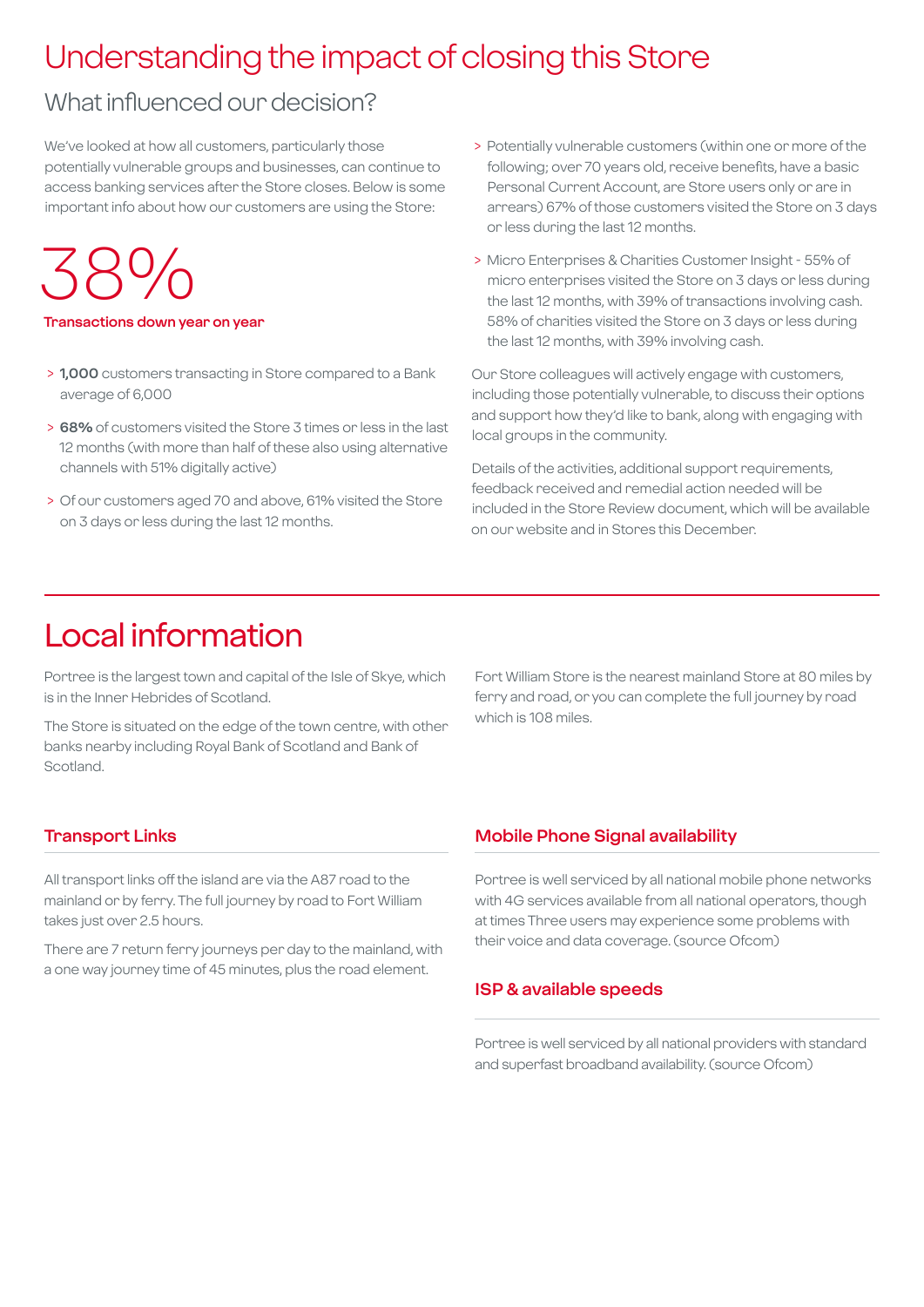## Distances to local services from the closing Store

#### **Distance to our nearest Stores** virginmoney.com/store-finder

80 miles (including part by ferry) or 108 miles (all by road)

**Fort William** 58 High Street, Fort William, PH33 6AH

Monday - Friday 9:15am-4:30pm\*



#### **Stornoway**

23 South Beach Street, Stornoway, HS1 2BQ Monday - Friday 9:15am-4:30pm\*



#### **Tobermory**

20 Main Street, Tobermory, PA75 6NU Monday - Friday 9:15am-4:30pm\*



#### **Inverness - Academy Street**

15 Academy Street, Inverness, IV1 1JN Monday - Friday 9:15am-4:30pm and Saturday 9:15am-4pm\*

www.postoffice.co.uk/branch-finder

#### **Distance to Post Office**



## 0.1 miles

**Portree** 4 Wentworth Street, Portree, IV51 9EJ Monday - Saturday 9am-12:30pm and 1pm-4pm There is a full service Post Office available on Wentworth Street in Portree.

#### **Competitor sites in current location?**

#### **Nearest Link ATM**

link.co.uk/atm-locator





## 0.02 miles

**Bank of Scotland** Somerled Square, Portree, IV51 9EH

## Other places you can bank locally





Nearest Post Office

You can get a copy of this impact assessment on our website, in Store or by calling us.

- > Somerled Square, Portree, IV51 9EH
- > 0800 121 7365
- > virginmoney.com/store-closures